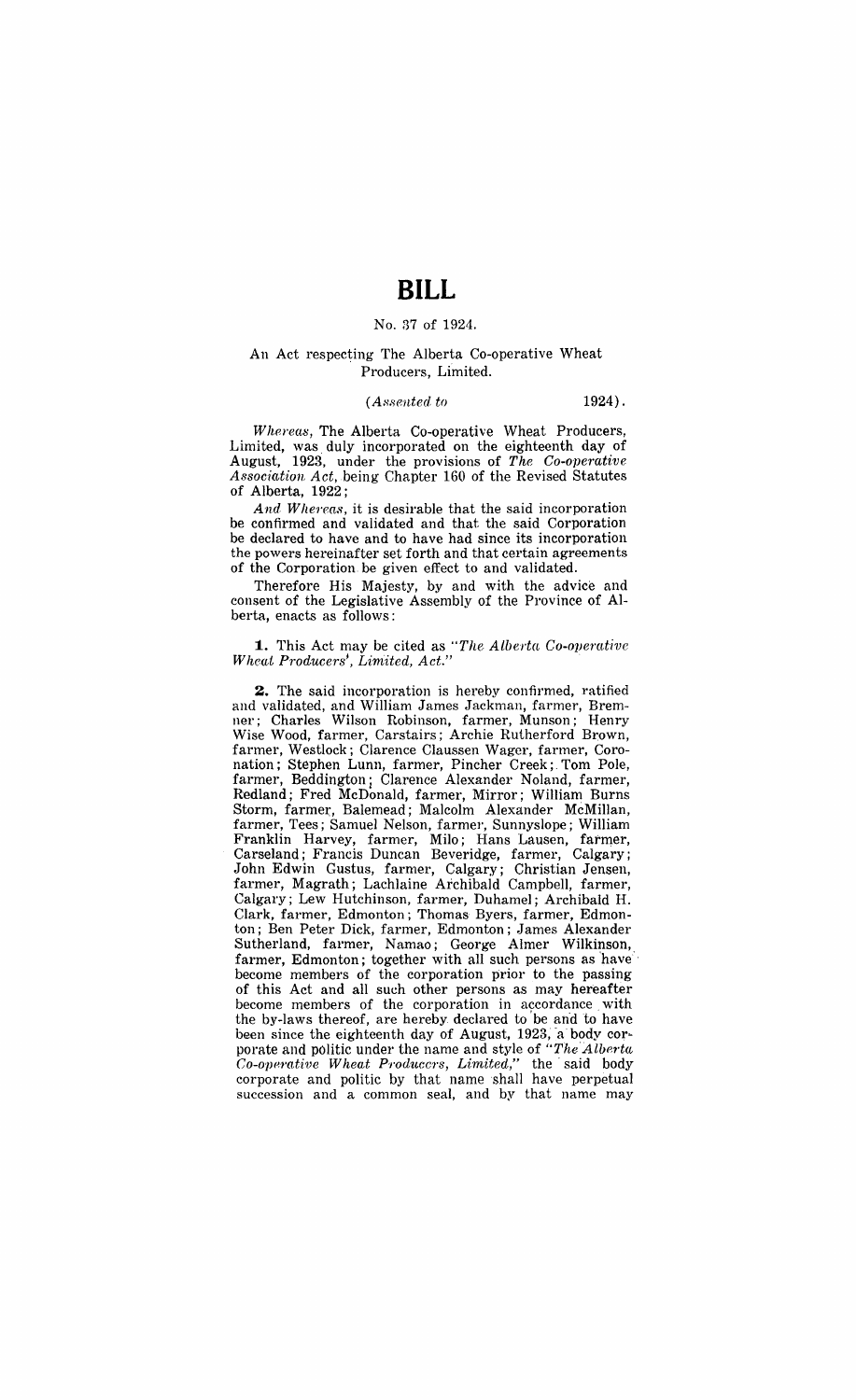sue and be sued, plead and be impleaded in all Courts whatsoever, and shall be and is possessed of and invested with all the real and personal estate, property, assets and effects, and all present and future rights, claims and interests of the said corporation. and shall be and is liable for all the debts, liabilities and obligations of the said corporation, and the real and personal estate, property, assets and effects and all present and future rights, claims and interests of the said corporation are declared to be vested in The Alberta Co-operative Wheat Producers, Limited, the corporation hereby reincorporated.

(2) In addition to the foregoing the corporation shall have and be deemed to have had since the eighteenth day of August, 1923, the capacity of a natural person to accept extra provincial powers and rights and to exercise its powers beyond the boundaries of the ProVince to the extent to which the laws in force where such powers are sought to be exercised permit, and the corporation shall by virtue of 'its incorporation so far as its capacities are concerned have and be deemed to have had the same capacities as if it were or had been incorporated by letters patent under the Great Seal:

Provided that nothing in this section contained shall so far as concerns the ascertainment and adjustment of rights between the corporation or its officers and its members or any of them be deemed to extend the powers of the corporation beyond the objects in this Act set forth.

**3.** The said corporation is declared to have and shall be' deemed to have had at all times since its incorporation on the eighteenth day of August, 1923, all the powers in this Act set forth.

**4.** The agreement referred to in subsection 8 of section 8 hereof, or any agreement to the like effect heretofore or hereafter purporting to have been or to be entering info between the corporation and any other person or persons or corporation, is declared to have been and to be in full force, virtue and effect and to be legal, valid and binding.

**5.** The concerns and business of the corporation shall be managed by a Board consisting of seven directors or such greater number as may from time to time be fixed by the rules and by-laws of the corporation,' and the' following shall be and continue to be the directors of the corporation, namely, Henry Wise Wood, of Carstairs; William James Jackman, of Bremner; Christian Jensen, of Magrath; Lew Hutchinson, of Duhamel; Ben Smith Plumer, of Bassano; Oran Leo McPherson, of Vulcan; and Robert Newton Mangles, of Youngstown, until their successors are appointed under the rules or by-laws of the corporation.

**G.** The capital of the corporation shall continue to be unlimited in amount, and shall continue to consist of shares of the par value of one dollar. (\$1.00) each, or of such other amount as shall from time to time be determined by 'the rules or by-laws of the corporation.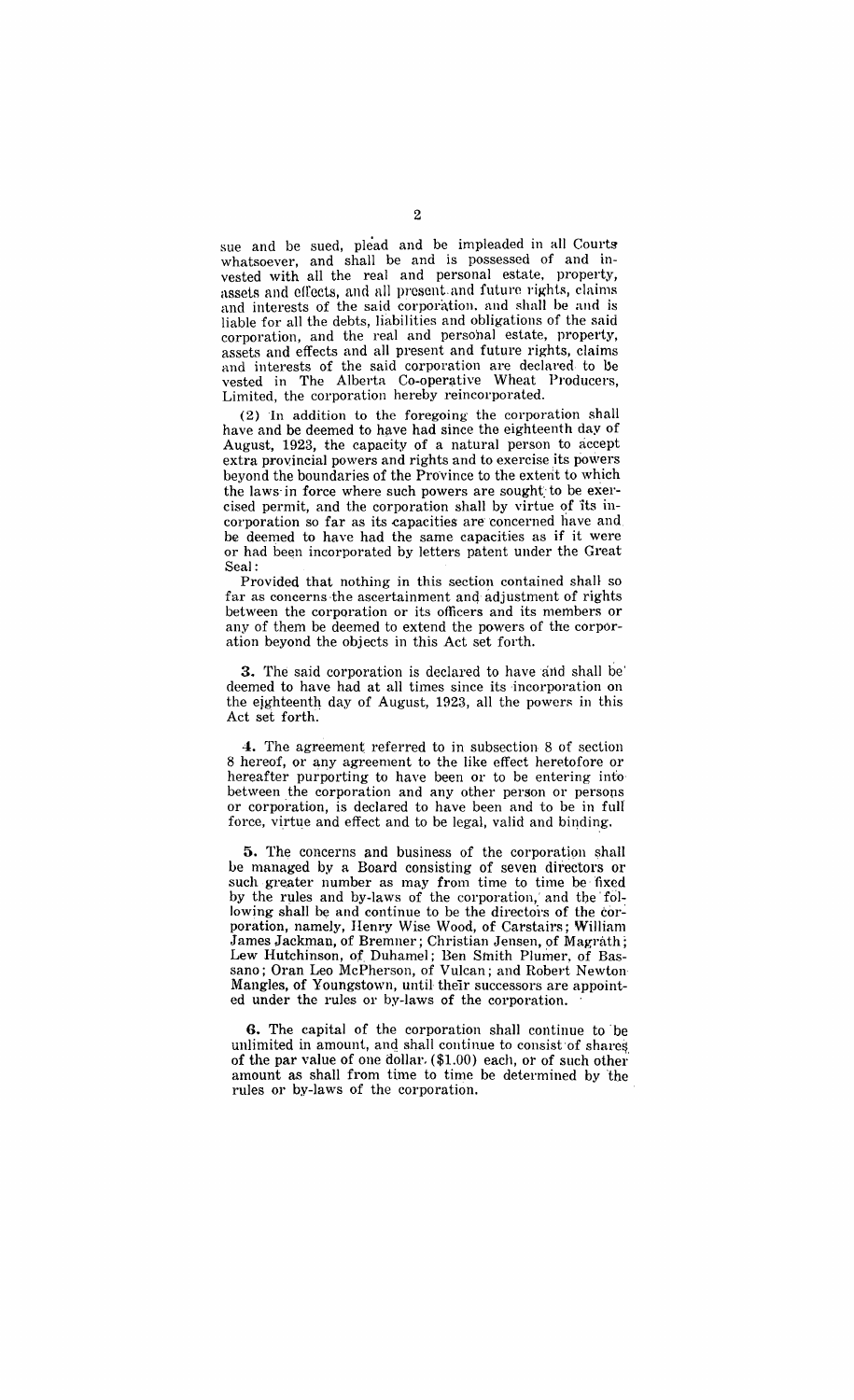**7.** The head office of the corporation shall be at the City of Calgary, or at such other place in the Province as the directors may determine.

**8.** The objects of the corporation shall be and the corporation is hereby authorized-

1. To act as agent and factor to receive and take delivery of, handle, grade, classify, store, mortgage, pledge, hypothecate, insure, transport, sell, market and otherwise dispose of and deal in the whent and grain and other cereals produced or delivered to it by the members of this association or others, and any documents of title, warehouse receipts, storage receipts or other documents with respect thereto;

2. To enter into any contracts or arrangements whatsoever for Co-operative or incidental to the co-operative selling or marketing of wheat;  $\frac{1}{\text{wheat}}$  of 3. To act as mercantile agent as defined by and within the mean- Mercantile

ing of *The Factors Act*, being chapter 147 of the Revised Statutes of  $\frac{a^{\text{gent}}}{a^{\text{final}}}$ 

4. To act as attorney in fact for its members or any of them  $_{\text{Attoney}}$  for or for others; members.

5. To loan and advance money to members of this association or  $T_0$  loan and other person, or persons, or firms, or association, or company, upon advance any adequate security and to accept as collateral or security for any money. such loans, warehouse receipts, storage receipts', documents of' title, mortgages or any other kind of property or security permitted by law;

6. To mingle and mix the wheat, grain and other cereals received To handle by this association from any member with wheat, graih and other grain. cereals of like kind, grade and classification delivered to this association by other members and, in its discretion, clean, condition, blend or process the same; .

7. To pay pro rata to the members of this association delivering Distribute wheat, grain and other cereals to this association the average price proceeds of secured on the sale of all wheat of like kind and grade so commingled <sup>grain.</sup> and sold, subject to such deductions as are provided for by contract and by the by-laws of this association;

8. To enter into and carry into effect, with or without modification, a certain agreement which was referred' to in the memorandum and filed with the Registrar of Joint Stock Companies upon the said incórporation;

9. To enter into and carry into effect such other contracts with Other respect to all kinds and classes of wheat, grain and other cereals and contracts. agricultural products and documents of title, receipts and other documents with respect thereto, of the members of this association or others as may be deemed expedient by this association;

10. To buy, sell and deal in and deal with all classes of wheat, Conduct grain and other cereals and agricultural products and any documents general of title, warehouse receipts, storage receipts or other documents with business. respect thereto and to receive the same on consignment or otherwise and to sell the same on commission or otherwise and generally conduct the business df' dealers in grain, wheat and other cereals and of produce merchants;

11. To manufacture, buy and sell flour and other food articles Flour. man ufactured from grain and cereals;

12. To acquire by purchase, lease or otherwise, and to own, Elevators. sell, lease, construct, maintain, convey, improve, equip and operate all classes of grain elevators, warehouses, granaries, buildings and manufactories for the storage of all kinds of *goods* that may be produced from or in conjunction with grain or cereals of any kind;

13. To buy and sell, trade and deal in and deal with the products Grain of said manufactories or factories and in said grain or cereals in any <sup>products.</sup> stute of their product;

14. To receive wheat and other grains or cereals for storage and Warehousing to carry on the business of warehousing and cold storage and all the and storage business necessary or impliedly incidental thereto and to further carry on the business of general warehousing in, all its several branches;

15. To amalgamate or enter into a partnership or any agreement To enter into or arrangement for union of interest, co-operations, joint adventure, agreements. sharing profits, reciprocal concession· or otherwise with any other person or persons or company or association carrying on or engaged in or interested in any similar or suitable business or transaction and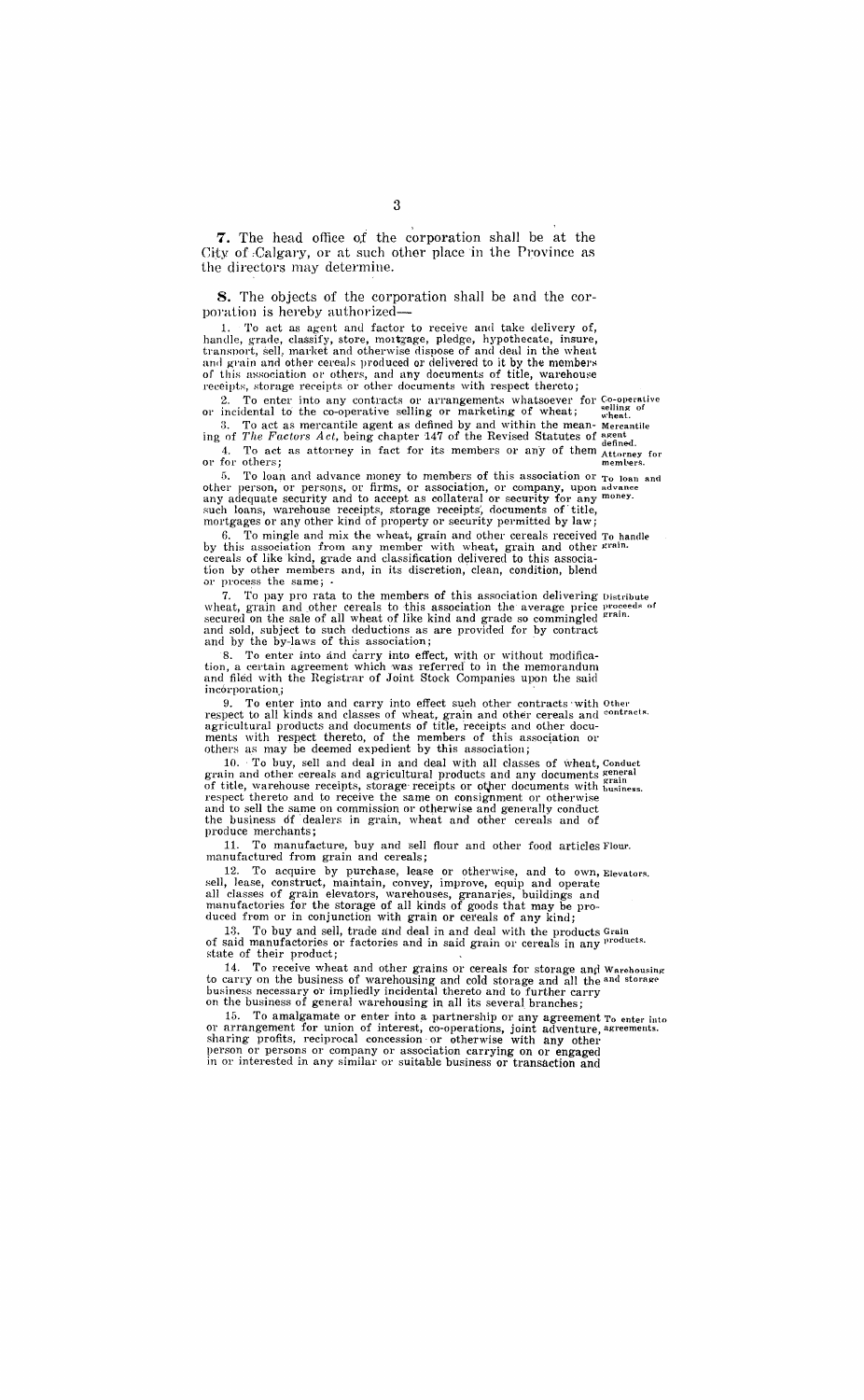**'1'0 hold** s(l(·uritip~.

Canada<br>Grain **A**ct<br>license

Operate<br>in other<br>**Provinces**.

Secure<br>legisl**at**ion.

Make **arrangements**  with **govel'nmentg**  or other authorities.

**Branches and agencies.** 

Associate<br>businesses.

**Property.** 

**Construction.** 

Legislation.

4

to confer upon or delegate to any such person or persons or company or association all of the powers, rights and privileges of this association hereunder or under the contract mentioned in paragraph eight hereof or otherwise;<br>16. To take or o

To take or otherwise acquire and hold shares, bonds, debentures, stocks or other securities or obligations in any other company or association carrying on any business capable of being conducted . so as directly or indirectly to benefit this association and to pay for the same wholly or partly in cash fully paid up and non-assessable shares of the capital stock or other securities of this association or otherwise as may be agreed upon and to vote all shares so held through such agent or agents as the trustees may appoint and to dispose of the same or any part thereof on such terms and in such manner as the. association shall think fit;

17, For any of the purposes of this association to become licensed as reqUired under any of the provisions of *The Canadq, Grain Act*  and its amendments and to carry on any business in the said Act referred to and to make and execute all necessary contracts, bonds and obligations and do all things thereby required for any of the said purposes;

18. To procure the r.ssociation to be registered and recognized in any other Province or Provinces of Canada or in any other country and to designate persons therein according to the laws of such Province or Provinces or such other country to represent this association and to accept service for and on behalf of the association of any process or suit;

19. To apply and promote and obtain any Act of Parliament, Federal or Provincial, and any order from other authority for enabling this association to carry any of its objects into effect or for any other purpose which may seem expedient and to oppose any proceeding or applications which may seem calculated directly or indirectly to prejudice the interests of this association;

20, To enter into any arrangements with any authorities, governments, municipal, local or otherwise, that may seem conducive to the objects of this association or any of them, and to obtain from any such authority any rights, privileges and concession or guarantees which this association may think it desirable to obtain and to carry out, exercise and comply with any such arrangements, rights, privileges, concessions or guarantees;

21. To establish branches or agencies in any Province of Canada or in any country and to carryon business in any such Province 01' country through such branches or agencies or otherwise, subject always to local laws in any such province or country;

ways to local laws in any such province or country,<br>22. To carry on any other business (whether manufacturing or<br>otherwise) which may seem to this association capable of being con-<br>veniently carried on in connection with t

23. To purchase or by any other means acquire any freehold, leasehold, or other property for any estate or interest whatever and any rights, privileges or easements over or in respect of any property and any buildings, factories, mills, works, wharves, roads, railways, tramways, machinery; engines, rolling stock, plant, live and dead stock, barges, vessels or things and any real or personal property or rights whatsoever which may be necessary for or may be con- veniently used with or may enhance the value of any other property of this association;

24. To build, construct, maintain, alter, enlarge, pull down and remove or replace any buildings, factories, mills, offices, works. wharves, roads, railways, tramways, machinery, engines, walls, fences, banks, dams, sluices or watercourses and to clear sites for the same or to join with any person, firm or company or association in doing any of the things aforesaid and to work, manage and control the same or join with others in so doing.

• 25. To apply for or join in applying for, purchase, or by other means acquire and protect, prolong and renew any trademarks and trade names, patents, patent rights, brevets d'invention, licenses, protections and concessions which may appear likely to be advantageous or useful to this association and to use and turn to account and to manufacture under or grant licenses or privileges in respect of the same and to expend money in experimenting upon and testing and in improving or seeking to improve any patents, inventions or rights which this association may acquire or propose to acquire;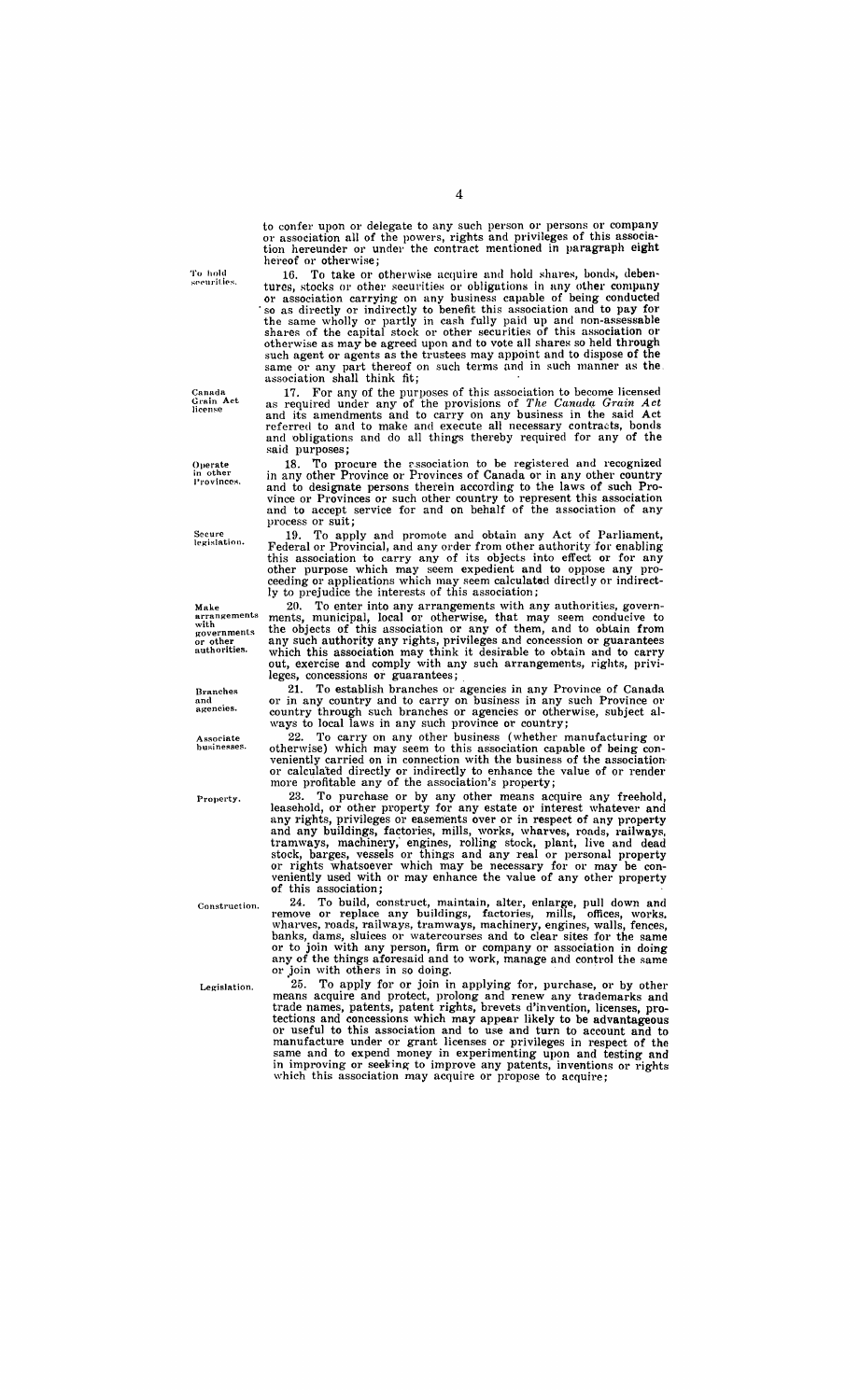26. To acquire and undertake the whole or any part of the Goodwill. business, good will and assets of any person, firm or company or association carrying on or proposing to carry on any of the businesses which this association is authorized to carry on and, as part of the consideration for such acquisition, to undertake all or any of the liabilities of such person, firm or company and to give or accept,<br>by way of consideration for any of the acts or things aforesaid or property acquired, any shares, debentures, debenture stock or securities that may be agreed upon and to hold or retain and sell, mortgage and deal with any shares, debentures, debenture stock or securities so received;

27. To guarantee or undertake the payment of the interest on or Securities. principal of the shares, debentures, debenture stock, bonds or other securities or obligations of any company or association.

28. To improve, manage, cultivate, develop, exchange, let on Property lease or otherwise, mortgage, charge, sell, dispose of, turn to account, rights. grant rights and privileges in respect of or otherwise deal with all or any part of the property and rights of this association;

29. To advertise in "uch a way as this association may deem Puhlicity. expedient and in particular by advertising in the press, by circulars, by pamphlets, lectures, by publication of books, newspapers and periodicals and by granting prizes, rewards and donations;

30. To invest and deal with the moneys of this association not Investments. immediately required upon such securities and in such manner as may from time to time be determined;

31. To borrow and raise money in such manner as this associa- Financing. tion shall think fit and, in particular but not so as to restrict the generality of the foregoing, by the issue of debentures or debenture stock (perpetual or otherwise) and to secure the repayment of any money borrowed, raised or owing by mortgage, charge or lien or other charge upon the whole or any part of the property of its members in its or in its agents' possession and of this association's property or assets (whether present or future), including its uncalled capital, and also by a similar mortgage, charge or lien to secure and guarantee the performance by this association of any obligation or liability it may undertake;

32. To draw, make, accept, endorse, discount, execute and issue Negotiable promissory notes, bills of exchange, bills of lading, warehouse or security. storage receipts and all documents required under *The Canada Grain* Act, warrants,, debentures and other negotiable and transferable instruments;

33. To act as agents or brokers and as trustees for any person, Power to firm or company or association and to undertake and perform sub- employ contracts and also to act in any of the businesses of this association  $_{\text{brakers, etc.}}^{a$ through or by means of agents, brokers, sub-contractors or others;

34. To pay all or any expenses incurred in connection with the Incorporation formation and incorporation of this association or to contract with expense. any person, firm or company or association to pay the same;

35. To promote any other company or association for the pur-  $\frac{S_{\text{u}}}{S_{\text{u}}}\$  pose of acquiring all or any of the property and undertaking any of companies. the liabilities of this association or of undertaking any business or operations which may appear likely to assist or benefit this association or to enhance the value of any property or business of this association and to place or guarantee the placing of, underwrite, subscribe for or otherwise acquire all or any part of the shares or securities of any such company or association as aforesaid;

36. To sell or otherwise dispose of the whole or any part of the Disposal of undertaking of this association, either together or in portions, for Assets. such consideration as this association may think fit and in particular for shares, debentures or securities of any company purchasing same;

37. To distribute among the members of this association in kind Distribution any property of this association and in particular any shares, de- <sup>of securities.</sup> bentures or securities of other companies or associations belonging to this association, or of which this association may have the power of disposing;

38. To do all such other things as may be deemed incidental or General conducive to the attainment of the above objects or any of them;  $p_{\text{power}}$ 

39. To do and perform any acts or things whatsoever not herein otherwise provided for, which are authorized to be done by an association incorporated pursuant to The Co-operative Associations Act.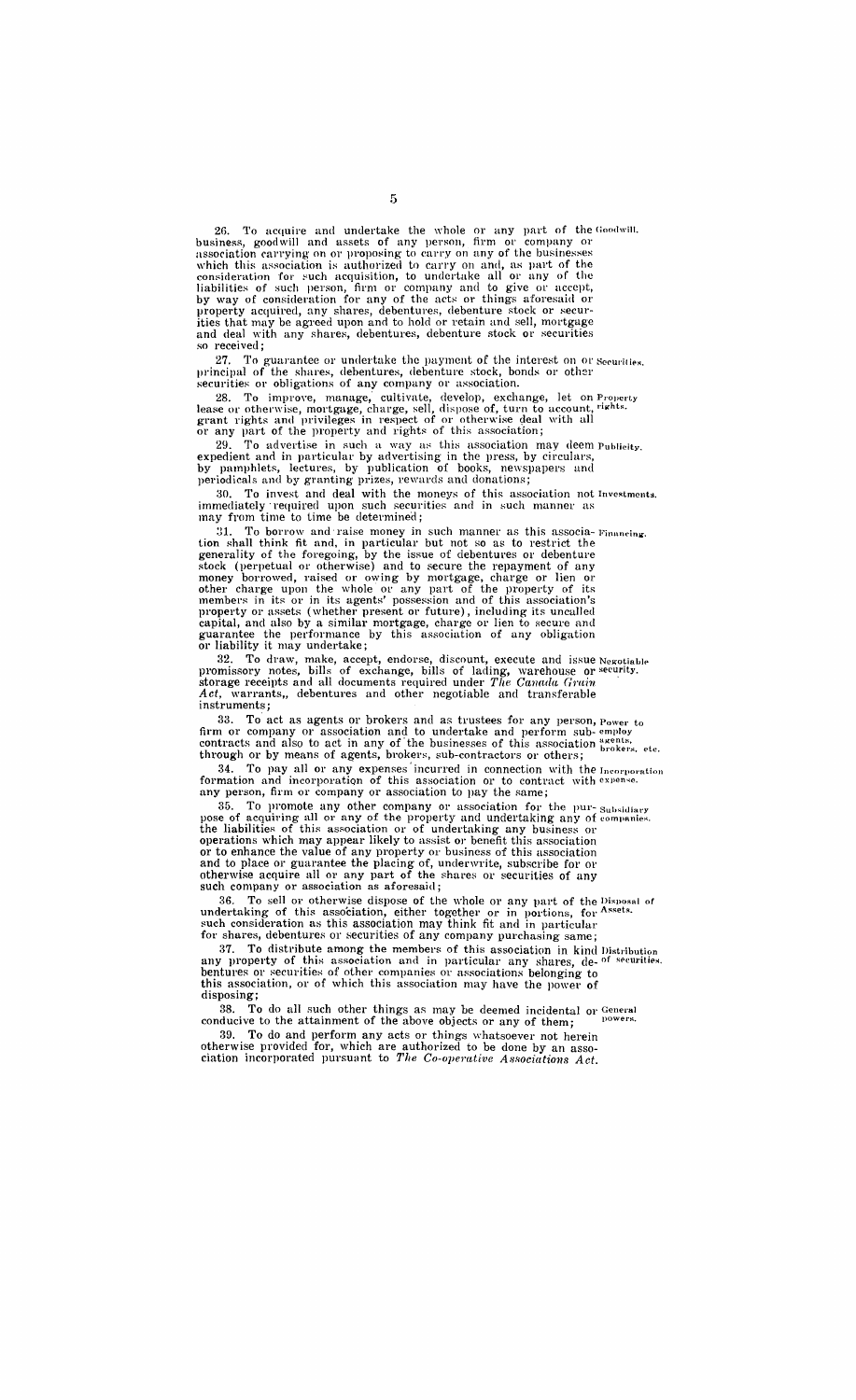9.. It is hereby expressly declared that each power conferred upon the corporation under the preceding section shall be construed independently of the other powers therein set out and that none of such powers shall be deemed to be merely subsidiary to any other power.

 $10.-(1)$  The by-laws of the corporation heretofore filed with the Hegistrar of Joint Stock Companies under the provisions of *The Co-operative Associntions Act* are hereby declared to have been at all times binding upon the corporation and all the members thereof and all persons having dealings with the corporation as the by-laws of the corporation, and to continue to be so binding nntil they are duly repealed, altered or amended.

(2) Whenever in the said by-laws reference is made to the association, or its memorandum of association, or to the trustees of the association, such reference shall be deemed to, be reference to the corporation and this Act and to the directors of the corporation respectively. .

**11.** The district delegates referred to in the said by-laws may from time to time by by-law make provision for the delegation of all or any of the powers of the corporation to the directors.

**12.** The district delegates provided for in the by-laws hereinbefore referred to may from time to time repeal, alter or amend any by-laws of the corporation, or make additional by-laws, by a by-law or by-laws passed by a majority of three-fifths of the delegates actually present and voting at a meeting specially called for that purpose or at any annual meeting of which meeting notice shall be given at least ten days prior to the time fixed for such meeting.

<sup>1</sup> **13.** Notice shall be given of every proposed by-law involving any repeal, alteration or amendment, and of every new by-law, by leaving a copy thereof, signed by the pro-' poser, with the secretary of the corporation at the registered office of the corporation at least fourteen clear days before the meeting, at which it is intended to propose the said by-law, and the general effect thereof shall be stated in the notice calling such meeting, provided that amendment without notice might be introduced by unanimous consent at the meeting.

**14.** Every contract, agreement, engagement or bargain made and every bill of exchange drawn, accepted or indorsed, and every promissory note made, drawn or indorsed, and every grain ticket made, drawn, signed or indorsed on behalf of the corporation by any agent, officer, or servant of the corporation in substantial accordance with his authority as such under the memorandum of association, or by-laws of the corporation, shall be binding upon the corporation and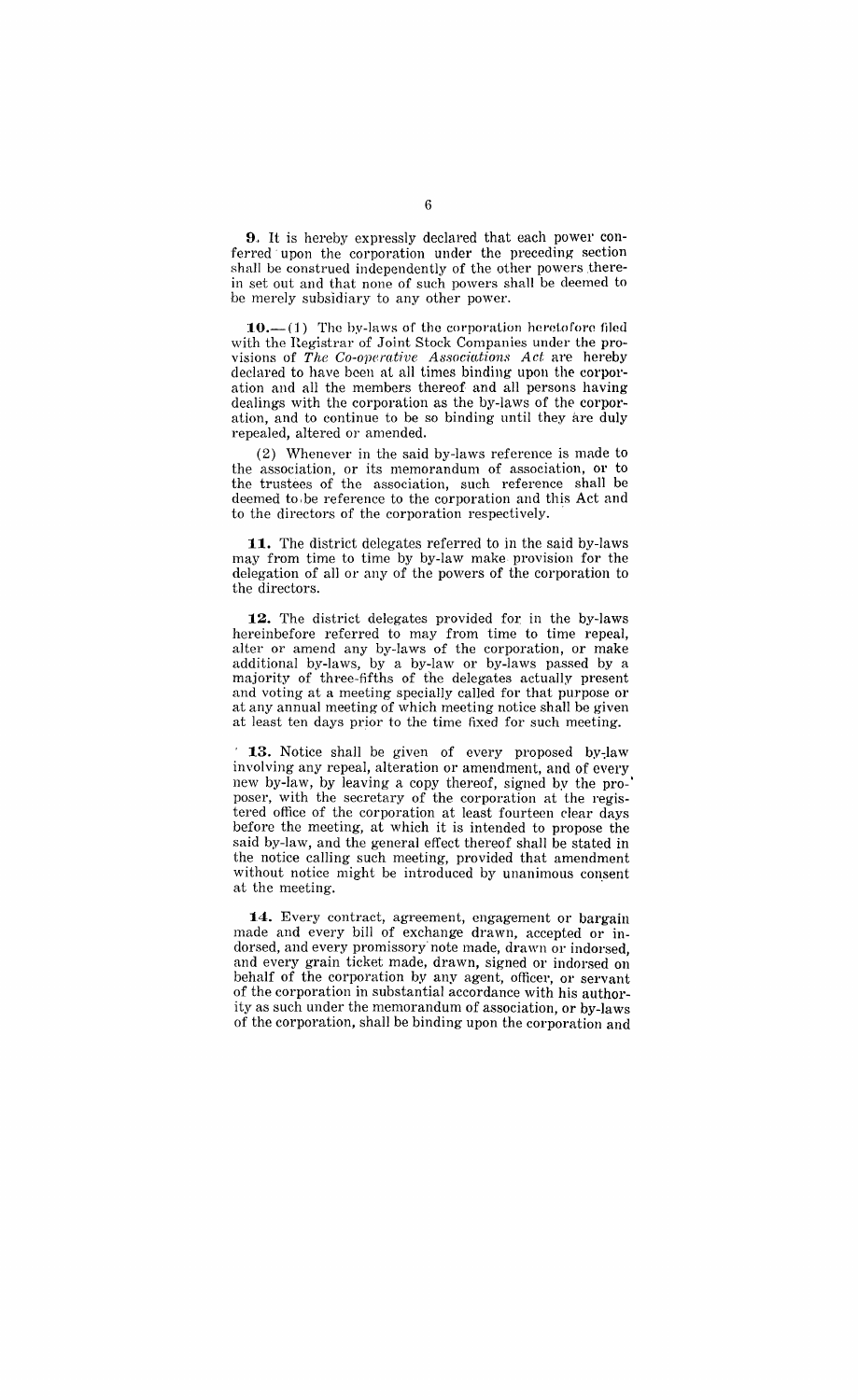in no case shall it be necessary to have the seal of the corporation affixed to any such contract, note, cheque or grain ticket or document of like nature, or to prove that the same was made, drawn, accepted, signed or indorsed, as the case may be, in pursuance of any by-law or special vote or order, nor shall the party so acting as agent, officer, or servant of the corporation be thereby subject individually to any liability whatsoever to any third party therefor.

**15.** The members and directors of the corporation shall not as such be held responsible for any account, default or liability whatsoever of the corporation or for any engagement, claim, payment, loss, injury, action, matter or thing whatsoever relating to or connected with the corporation beyond the unpaid amount of their respective shares in the capital stock thereof.

16. No grain received by the corporation from any person or persons for sale, nor the proceeds of any such grain shall be liable to seizure or attachment by any creditor of the corporation, except only for the purpose of, or on account of any security held by any creditor who has lent money to the corporation on the security of such grain, or -on documents or other evidence of title to such grain.

**17.** All the provisions of *The Co-operative Associations Act* shall continue to apply to the corporation, except and so far only as the same are superseded by or are in conflict with any of the provisions of this Act or of any presently existing by-law of the corporation or of any by-law hereafter passed pursuant to the provisions of this Act.

**18.** Notwithstanding any Statute or rule of law or equity to the contrary and any stipulation, condition or agreement contained in the contract referred to in subsection 8 of section 8 hereof or in any like or similar contract with the corporation providing-

- (a) for the payment of any fixed sum as liquidated damages;
- $(b)$  for an injunction against the repetition or continuance of any breach;
- $(c)$  for the specific performance of the contract,

shall be deemed to be valid and binding and shall be given full effect to by all Courts of Law and Equity having jurisdiction in the matter.

**19.** Order in Council No. 1388-23, dated the thirty-first day of October, 1923, whereby the Provincial Treasurer was authorized to sign and deliver to certain banks a letter of undertaking in the terms set out in the said Order in Council, is hereby confirmed and declared to be valid and binding.

20. This Act shall come into force on